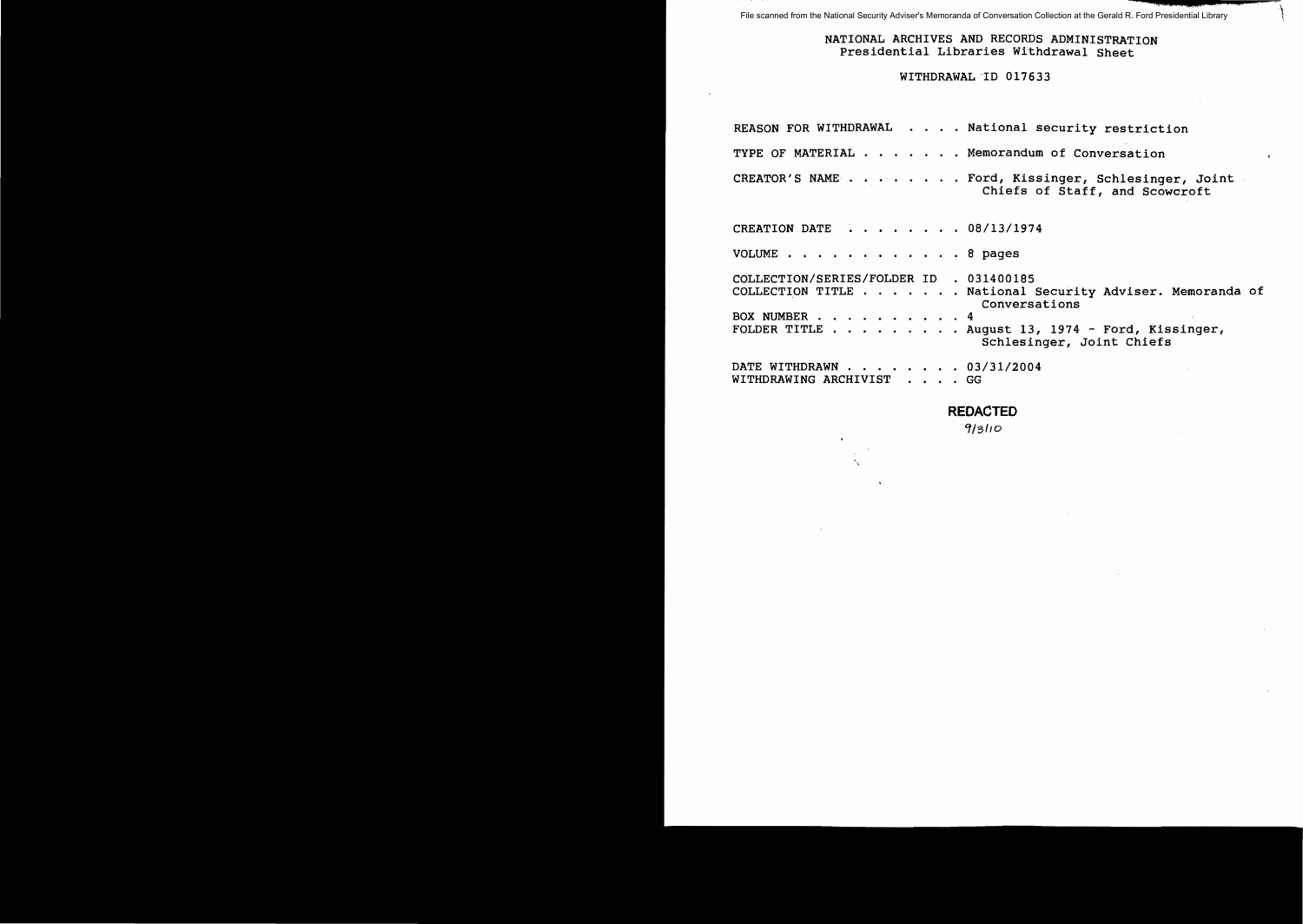MEMORANDUM

THE WHITE HOUSE

WASHINGTON

**DECLASSIFIED w/ portions exempted** E.O. 12958 (sa cmonded) SEC 3.3  $km = 25.432$ 050 learn 913/10  $NARRL$  Date  $10/12/10$ 

TOP SECRET/XGDS

#### MEMORANDUM OF CONVERSATION

PARTICIPANTS: President Ford

Dr. Henry A. Kissinger, Secretary of State and Assistant to the President for National Security Affairs

Dr. James R. Schlesinger, Secretary of Defense The Joint Chiefs of Staff:

Gen. George S. Brown, USAF, Chairman Gen. Creighton W. Abrams, USA Adm. James L. Holloway, III, CNO Gen. David C. Jones, USAF

Gen. Robert E. Cushman, Jr., USMC Lt. Gen. Brent Scowcroft, Deputy Assistant to the President for National Security Affairs

DATE & TIME: Tuesday, August 13, 1974 3:00 p. m.

PLACE: The Cabinet Room The White House

President: I gave a real pitch to McClellan. He was sympathetic but scared of floor action. There are some pretty hard noses to crack on the Committee - - Case, for example.

Number one, it is nice to see you, George [Brown], and your associates. I have had wonderful experience in the 12 years on the Defense Appropriations Subcommittee where we had tough problems to solve and a chance to know, love and admire our military. I hope that message gets out to the forces.

If we are to make headway in meeting our responsibilities for defense, we must keep the leadership and money. I am worried about the money. A \$5.5 billion cut is too deep. I would hope the cuts would be different from the House so we could get a \$1 billion restoration. Anything we can do ought to be a major effort.

Schlesinger: We expect to get back to about \$4.2 billion.



TOP SEGRET/XGDS<br>TOP SECRET - XGDS (3) CLASSlflED BY; HENRY A. KISSINGER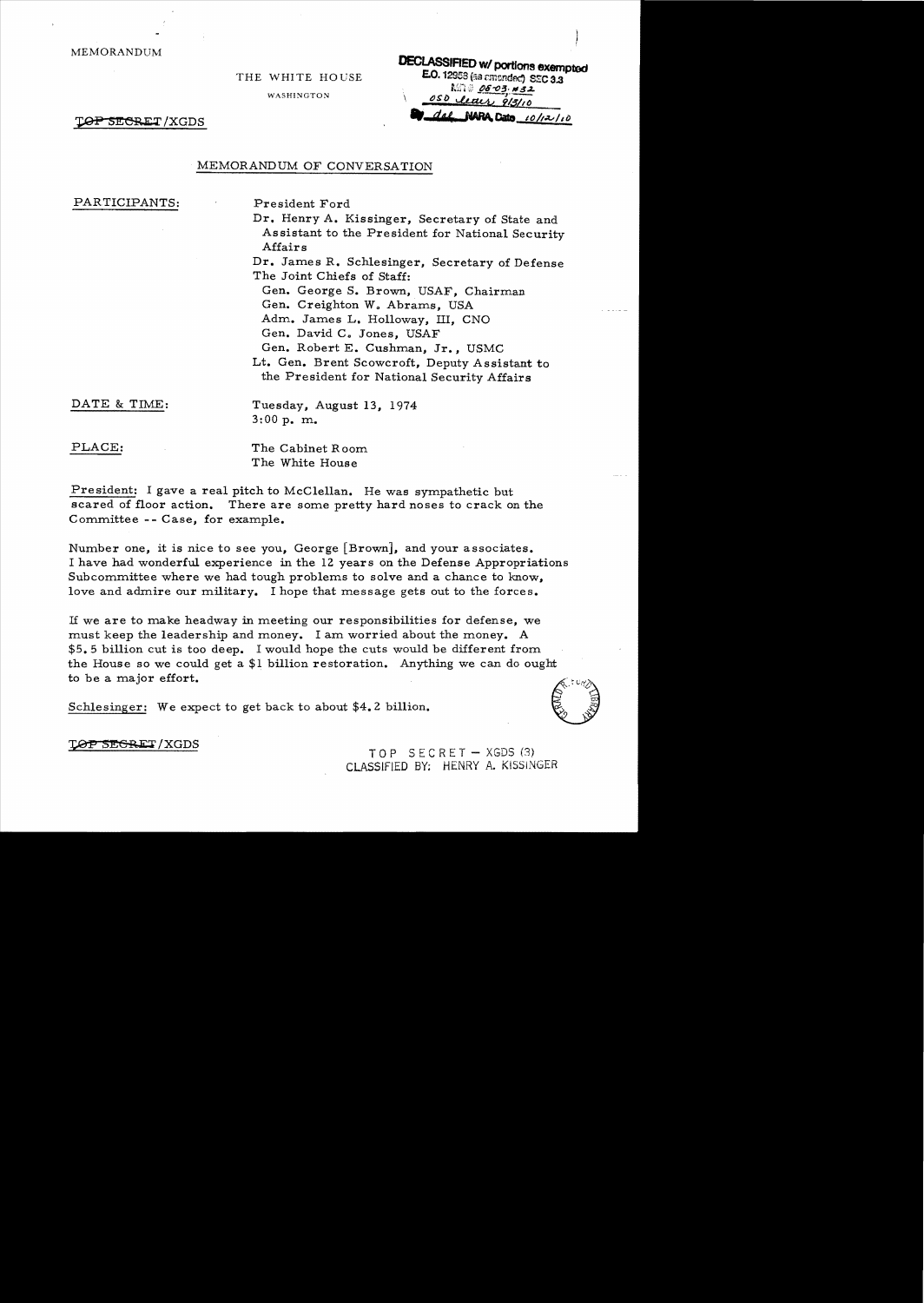#### $\mathbb{T} \Theta \mathbb{P}$  secret /XGDS -2-

President: Let's do better than that. My comments about being Commanderin-Chief were not said routinely but people expect to hear it.

As for the workings of the NSC or the system.. If you object to actions of the JCS, the Secretary, or a Service Secretary, you have the right to come to me. I affirm that, but the best way is through the Secretary and the NSC to me. If that breaks down, exercise your legal right. But I reemphasize the system ought to work. How about a rundown on where we are?

Gen. Brown (Chairman, JCS): We appreciate your thoughts. The openness and communication in the Department is the best in 15 years, so your contingency shouldn't arise. [He takes out charts on US military forces:]

Chart number 1: We have 2.1 million men in uniform or in support of these units.

Chart number 2 shows 1.5 people in the reserves.

Chart number 3: Forces divided into US commands.

Chart number 4 shows foreign forces.

President: What is our strength in Korea?

Schlesinger: 38,000.

President: Are there any plans to change it? There have been changes in the situation there and you will want to examine the whole situation in Korea. the political problems.

Gen. Brown: The current plan in Thailand is to draw down from. 30,000 to 7,000 forces in two years.

Chart Number 5 shows 191,000 personnel in Central Europe.<br>
The contract of the contract of the contract of the contract of the contract of the contract of the contract of the contract of the contract of the contract of the . <u>. . . . . . . .</u><br>. . . . . . . . . .... . . . . . . .. . . . . . . . . . . . . ... . .. . . . .. . . . . . . . . . .... . . . . ... . .. · . . . . . . . . . . . ... . . ... . . . . . . . . . .... . .. . . . . . . . . . . . . . ~ . . . ....... . .. . . . · . . . . . . . . . . . . . ..... . . . . . . . . .. . . . . . . . . . . . . . . . . . . . . . . .. . . . . . . . . . . . . . · . . . . . . . . ........ . . . . . . . . . . . .... . . . . . . . . . .. . . . . . . . .. . . . . . . .... . . . . · . . . . . . . . . . . . . . . . .. . . . . . . . .. . . . ... . . . . . . . . . .. . . . . . ... . . .. . .. . . . . . ·. . . . . . . . . . . . . . . .... . . . . . . . . . . . . .. . . . . . .. . . . . . . . . . . . . . . . . .. ~ ..... . . · . . . . ... . . . . . .. . . . . . . . . . . . . . . . . . .... . . . . . . . . .. . . . . .. . . . . .. . . . .. . . . • •••••••••••••••••••••••••••••••••••••••••••••••••••••••• **••\_••** .••• (..011?~~

TOP SECRET/XGDS

, f. 9 $\eta_{ij}$ 

"~I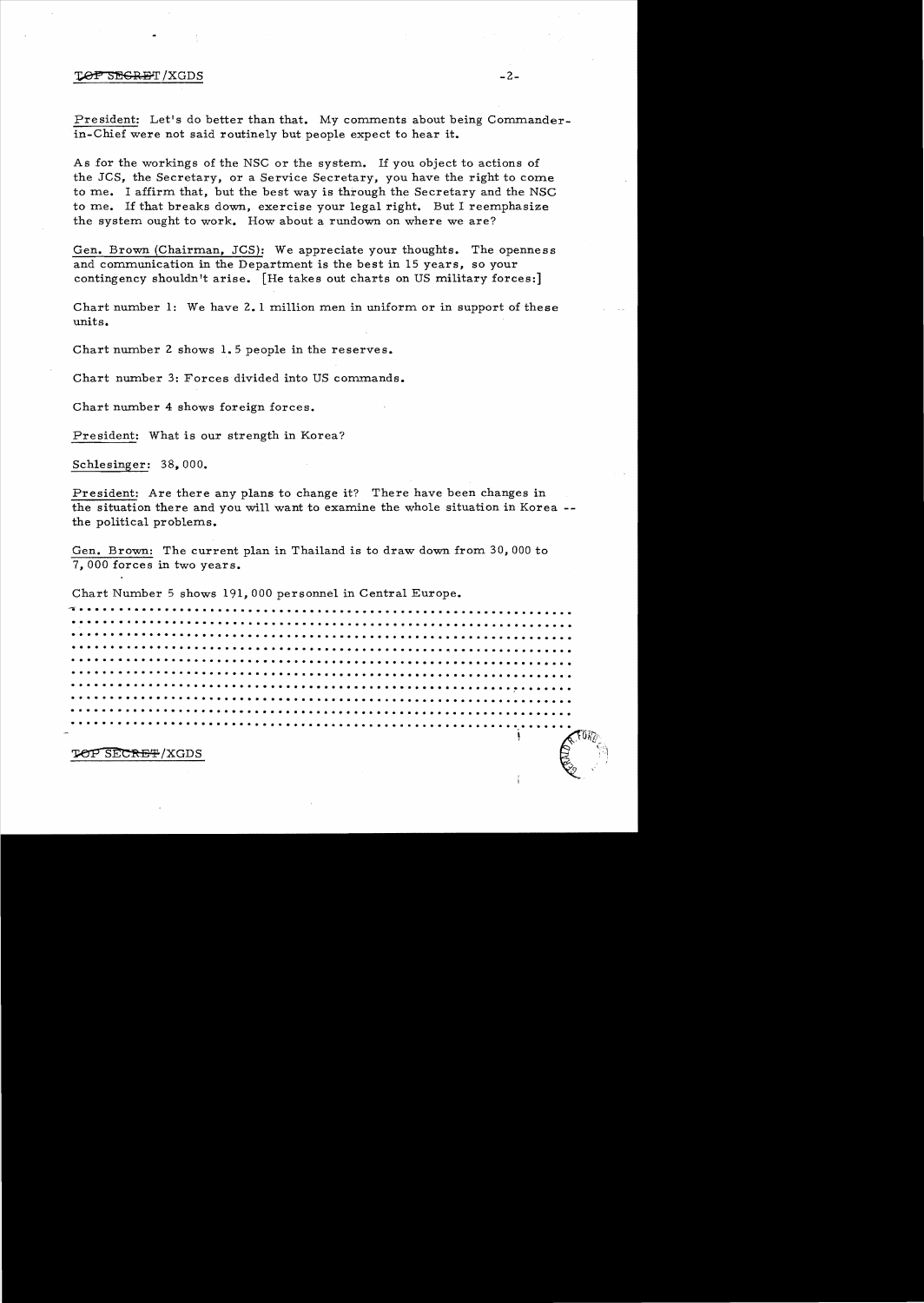#### $T_{\phi}$ P SEGRET / XGDS  $-3-$

Kissinger: How about the other divisions?

Gen. Abrams (Army): Any of the seven can be moved in 18 hours.

President: But we don't have the airlift.

Gen. Abrams: Navy, MAC, and TAC have been working with the divisions very well over the last year to try to improve our lift ability. We have reduced lift tonnage by ten percent.

Kissinger: How long would it take to move one division to the Middle East?

Gen. Abrams: It depends on basing. I can't give you a specific answer.

.. . . . ... . . . .. ... .. . · . . .. . . .. . . . . . . . .. . . . . . ... . . . . . .... ... . . . ... . . ... . . . · . . . ... . . .. . . . .. ..... ·.. . . . . . . . . . .. . .. . .. ..... .. . . .... . .... . . . . . . ... . . Some of our Minutemen are being modernized to carry••••••• warheads and

Polaris are being converted to Poseidon.

Chair Number 9 shows four submarines in the Pacific Command; 149 bombers; 11 subs in the Atlantic Command and four in CINCEUR..

Adm. Holloway (CNO): The Navy is flexible, mobile and multi-purpose.



Chart number 11 shows Naval postures and contingencies for limited war and general war (either with general-purpose forces or nuclear). All our major ships can operate either conventionally or nuclear.

**-.....** . ... -. . . . .... ..... . . . . . ... . ... . . .. .... ... ... . . . ... ... . . . . . . ... ...

**TOP SECRET**/XGDS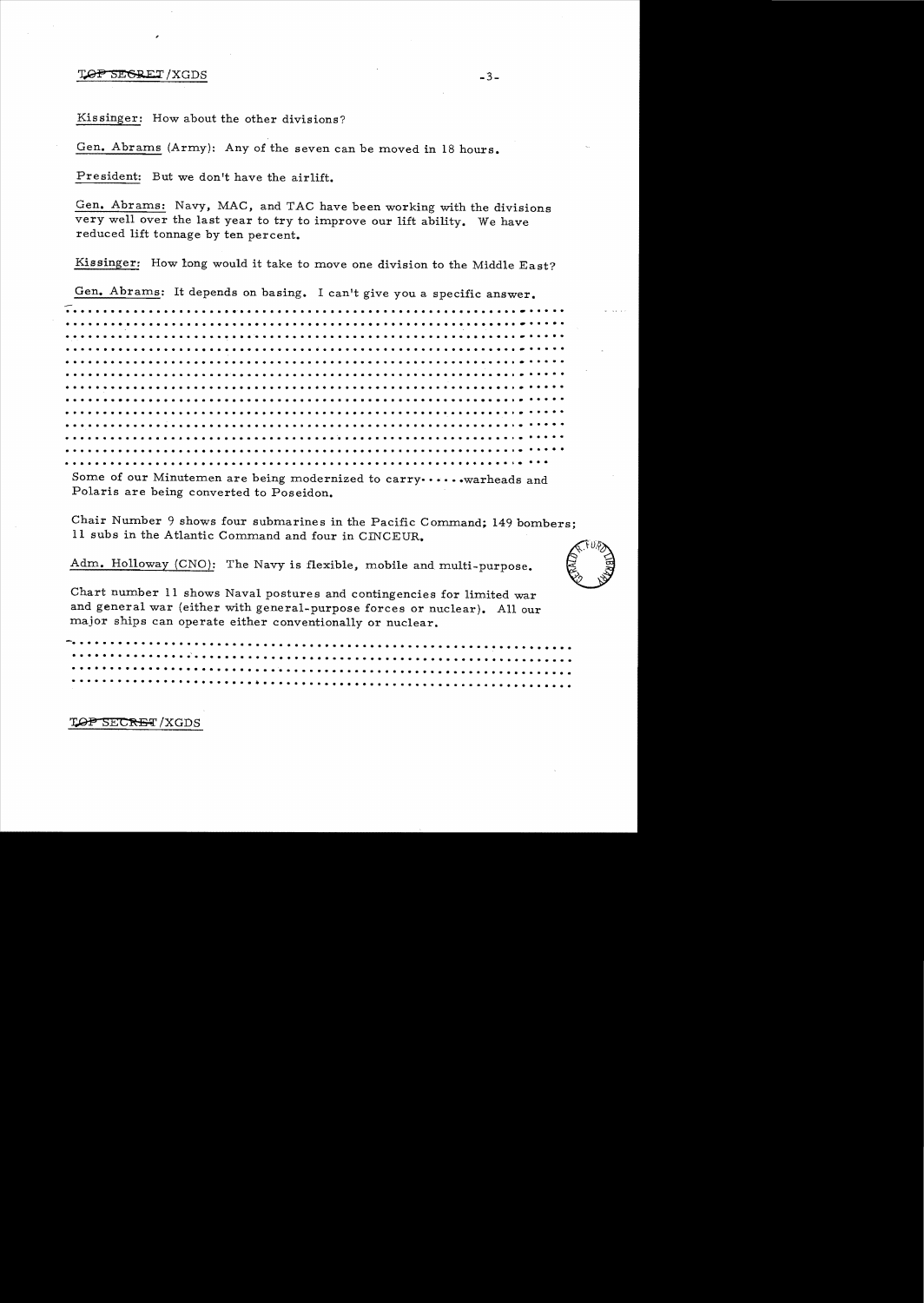### TOP SESRET/XGDS -4-

Chart number 13: To support our Asian allies and national tasking. Since World War II, the 7th Fleet has been combat ten years.

One nuclear sub is on reconnaissance off Vladivostok or Petropavlovsk. There is a Persian Gulf Task Force. We now know we can stay in Bahrain.

Chart number 14 shows our augmentation capability. Since October we have put a major force into the Indian Ocean for three or four quarters. It is difficult to support.

Kissinger: The Chinese are a great supporter of this deployment.

Adm. Holloway: It is difficult to do; that is why we want to see Diego Garcia upgraded.

President: Did the authorization knock out the limitation?

Scowcroft: Stennis put in  $$14.8$  million which put it in the door.

President: But the authorization didn't prevent it?

Scowcroft: No.

Kissinger: This Indian Ocean deployment is crucial for our foreign policy.

President: Is the harbor adequate?

Adm. Holloway: No. Even with dredging it could take only the oiler. We have only carrier ports like Mombasa. But we have a force going in in November for bilateral operations with the Iranian Navy. We go around South<br>
Africa once a year.<br>
Chart number 15 shows the payoff in a crisis.<br>  $\begin{pmatrix} 0 & 0 & 0 \\ 0 & 0 & 0 \\ 0 & 0 & 0 \end{pmatrix}$ Africa once a year.

Chart number  $16$ : If we want to give more we could immediately deploy 75 percent of our ships.

Chart number 17 shows the decline. It's growing again now, but slowly.

Chart number 18: As we decline, Soviet strength grows, especially their capacity for blue-water operations.

President: What is the range of ship missiles?

TOP SEGRET/XGDS

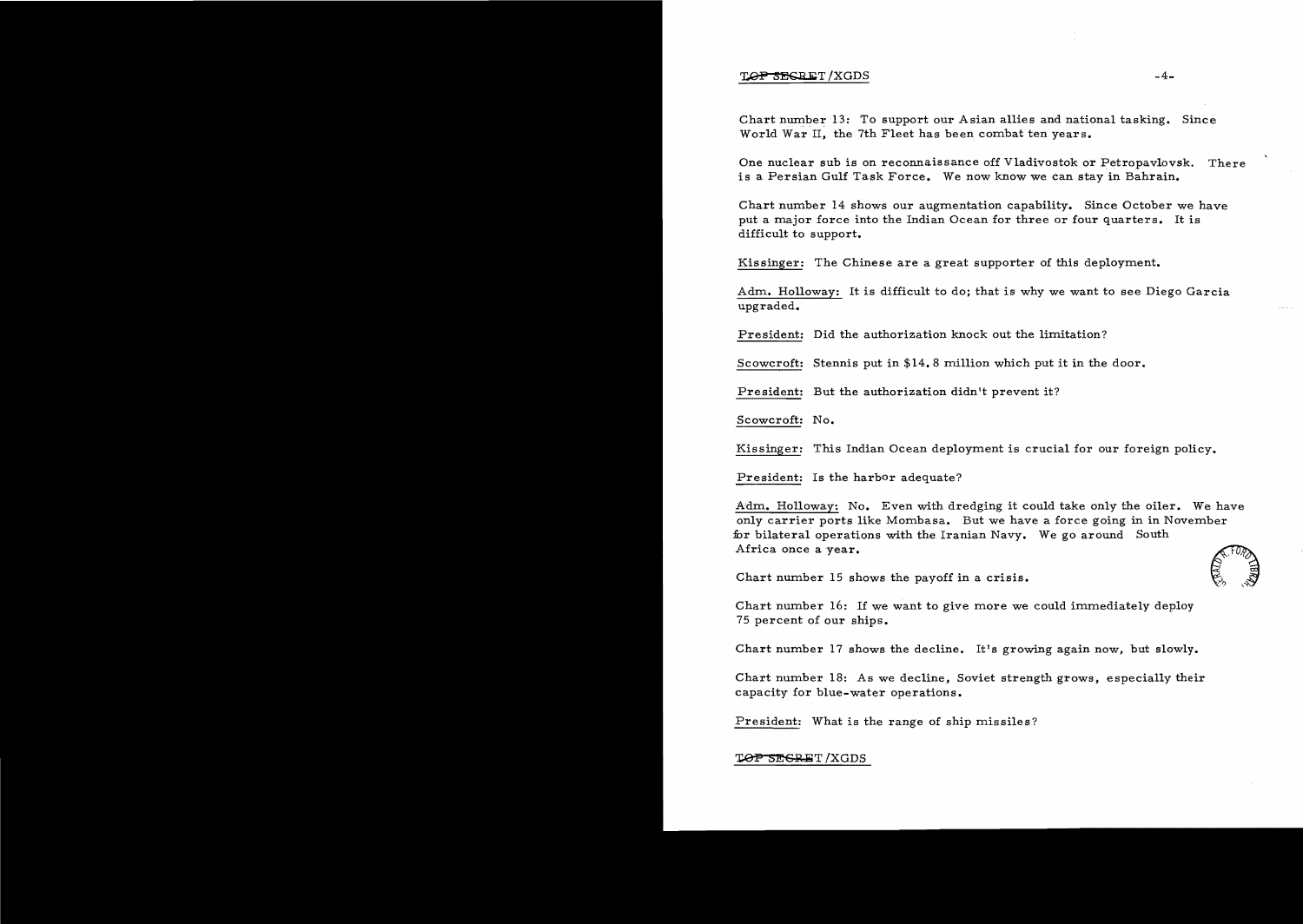### ~T!XGDS -5

Adm. Holloway: Early missiles were 350 miles, now about only 70-75. Our big concern is the 25-mile missile, because of the problem of detection time.

Cushman: To complement the Navy are the Marines **--** 196,000 of them.

Chart number 20 shows three balanced Division-Wing teams.

President: What strength is a Marine Division?

Gen. Cushman (USMC): 17.000 about. The East Coast team is earmarked for NATO. There is a reinforced battalion in the Mediterranean. One Division-Wing Team in Okinawa. A Third Division team on the West Coast for any contingency.

Chart number 21: Our sea projection force.

We have fought with the Army twice in twenty years. Our logistics services can meld with either the Navy or the Army.

President: How long would it be to mobilize the 4th Division?

Gen. Cushman: Sixty days to get to the West Coast to train.

President: Do you have any trouble recruiting for the reserves?

Gen. Cushman: Yes. There are a few incentives.

President: Are you up to strength?

Gen. Cushman: We are down about 10,000. It will get worse not better.

Gen. Abrams: Chart number 24 shows four and a third divisions in Europe. It was torn up during the Vietnam war. It has turned around now. The General now is Davison. Discipline and leadership are back.

The Jackson-Nunn Amendment wants us to take out support and replace it with combat. We are working on it and are in favor of it. I think we can do it.

The emphasis now is on anti-tank capability. We are trying to improve that.

President: Is the problem a shortage of tanks?

## TOP SEGRET / XGDS



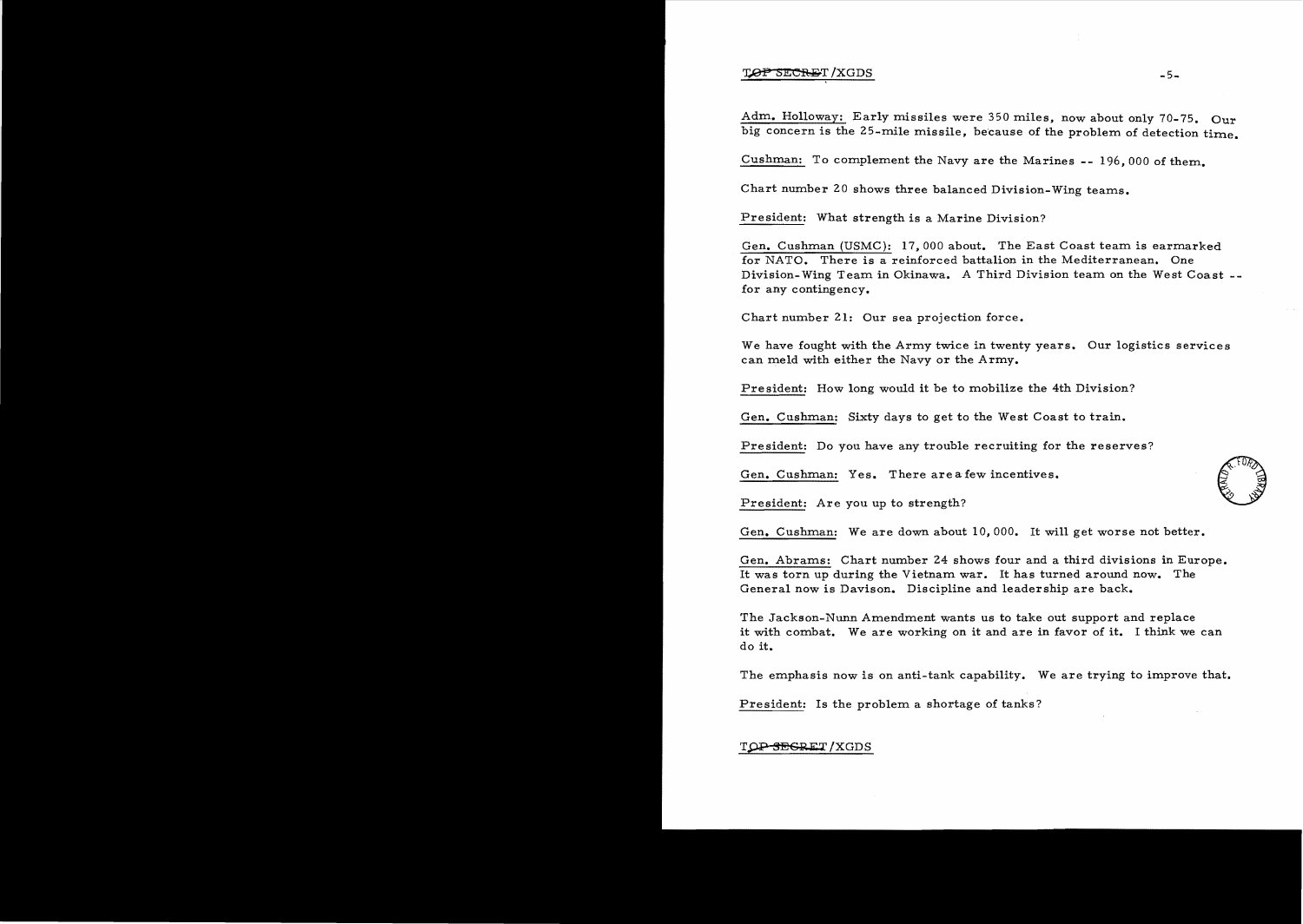Gen. Abrams: I'd like to come back to that.

Chart number 25: Japan was probably what the Korean war was fought about, and what we do there [in Korea] relates to Japan.

The Division there has about 2,500 Koreans in it, but it is an elite, wellled Division.

President: What uniforms  $\phi$ those Korean forces wear?

Gen. Abrams: Ours. They are identical except for pay.

President: I don't want to take the time now, but do they stay 20 years?

Gen. Abrams: Only three years, because the Korean Government wants to process the maximum through that Division.

Chart number 26: We have a brigade in Panama. We are cutting Headquarters.

Chart number 27: Eight reserve Divisions not shown.

We are after 875,000 in end-strength and bring it from 13-to 16-division force.

President: Can you do that?

Gen. Abrams: Yes. I can do it.

President: Where will you put them?

Gen. Abrams: Ord, Polk, Stuart. There is no population pressure except at Ord.

President: It gives you more flexibility.

Gen. Jones (USAF): I'd like to concentrate on two issues: strategic forces and NATO.

Adm. Moorer left SAC in good shape and we are unmatched.

President: Who is the Commander in Chief?

Gen. Jones: Dougherty. We are trying to expand the mission, like in the maritime area. We are trying to give you more options and more flexibility. The Minuteman is kept open. With improved RV's.

TOP SEGRET/XGDS

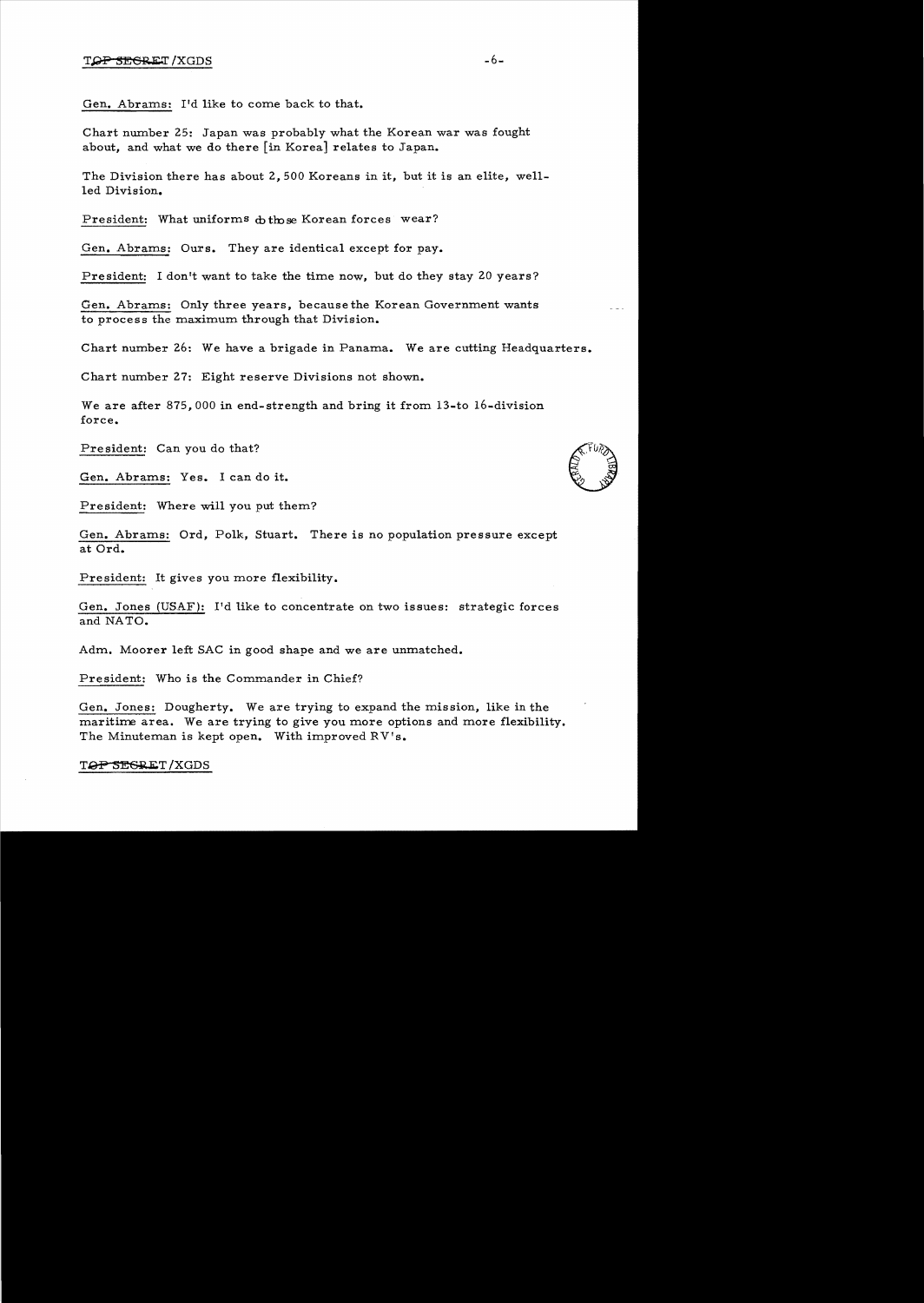#### T<del>OP SECRE</del>T/XGDS -7-

President: Is that CRAF?

Gen. Jones: Yes, but we want to expand cooperation.

President: How quickly can you commandeer it?

Gen. Jones: On an agreed basis, within 24 hours.

President: Did you use it in the Middle East?<br>Gen. Jones: No. The airlines were worried about Arab retaliation.



Gen. Brown: We had an arrangement for them to take up the slack around the world while we did the Israeli bit.

Gen. Jones: The lightweight fighter. We are working for standardization with the allies. In NATO, no one service or country can solve the problem. NATO air has balance, but with each going his own way, we can't exploit it. It is an inefficient operation which hurts. There is much to be done.

### TOP SEGRET / XGDS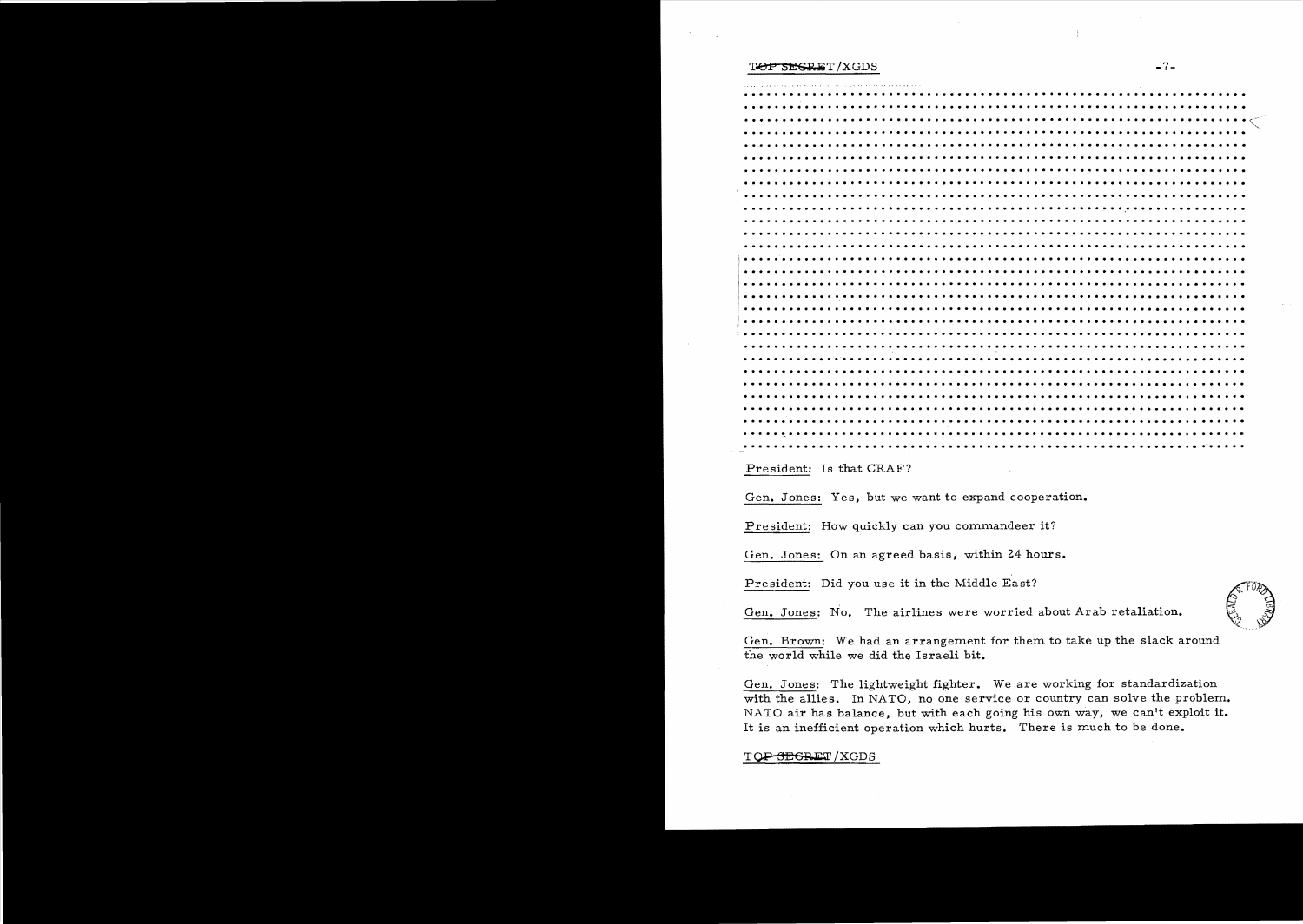## TOP SEGRET/XGDS -8-

Gen. Brown: We are all mindful of the great pressures of inflation and manpower, and we have got to modernize.

President: We have to get you enough money. Anything I can do, I will.

Thank you, and I reiterate that you can come to me on anything through Jim and the NSC if they stop it.



TOP SECRET/XGDS